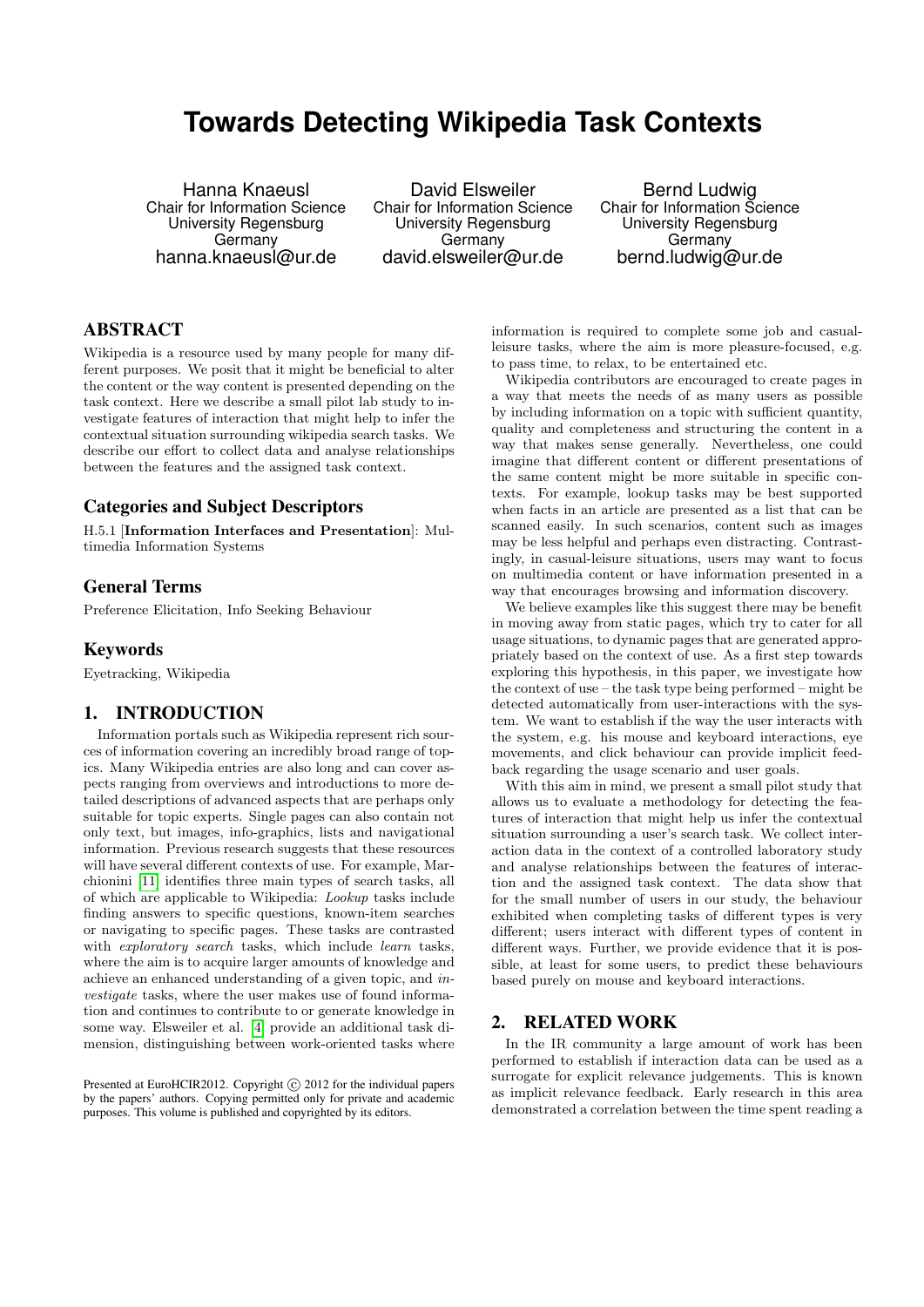| action      |    | label description                        |              |       |  |  |  |  |  |
|-------------|----|------------------------------------------|--------------|-------|--|--|--|--|--|
| Read        | RE | User is reading text.                    |              |       |  |  |  |  |  |
| Scan        | SС | User scans content e.g. headlines, lists |              |       |  |  |  |  |  |
|             |    | or whole page                            |              |       |  |  |  |  |  |
| Examine     | EX | User examines element                    |              |       |  |  |  |  |  |
| Navigate NV |    | User navigates                           |              |       |  |  |  |  |  |
| element     |    | label                                    | element      | label |  |  |  |  |  |
| Headline    |    | HD                                       | Text passage | ТX    |  |  |  |  |  |
| List        |    | Ы                                        | Introduction | ΙN    |  |  |  |  |  |
| Picture     |    | РI                                       | Info Box     | ΙB    |  |  |  |  |  |

Charts, tables etc. IG Links in Wikipedia WI<br>Other navigation ON Other navigation

<span id="page-1-0"></span>Figure 1: Annotation labels for the user actions during Wikipedia search and for the gazed elements

document and explicit relevance judgements [\[12\]](#page-3-2). Although this has been disputed in naturalistic situations [\[10\]](#page-3-3), White and Kelly show that when task type is taken into account clear signals can be found[\[16\]](#page-3-4). Other studies have shown that the amount of scrolling on a Web page [\[3\]](#page-3-5), click-through for documents in a browser [\[9\]](#page-3-6), bookmarking behaviour [\[7\]](#page-3-7) and eye movements during the search [\[2\]](#page-3-8)can all be used as implicit feedback to improve retrieval performance.

Interaction data can also be used as a means to predict user emotions. For example, Fox et al., show that query log features can be used to predict searcher satisfaction [\[6\]](#page-3-9) and Feild et al.[\[5\]](#page-3-10) used interaction data and physical sensors to predict levels of user frustration with high accuracy.

A third group of studies show correlations between different styles of interactions e.g. for some users visual attention on the screen can be predicted via mouse coordinates [\[15\]](#page-3-11) We believe that the interaction style, the emotional state of the user and the motivating task context will be intrinsically related and that the work done previously suggests it may be possible to predict the task based on interaction data. We explore this in a small pilot study below.

# 3. DATA COLLECTION

In this section we provide details of the data collected and explain the motivation behind recording the data.

## 3.1 Study Design

Data was collected via a laboratory based user study with 4 users. The participants were information science students (1 male, 3 female) aged between 20 and 30. All of the participants were experienced wikipedia users and were comfortable using the wikipedia search facilities. Although this user population is not large or diverse enough to provide generalisable results, it is sufficient for our aims, which were to evaluate and improve the methodology and get a sense for the feasibility of our ideas.

Each participant performed 6 Wikipedia search tasks (2 of each of the 3 types of interest - lookup, learn and casualleisure). The tasks were presented in the form of a simulated scenario and were ordered randomly to minimise learning effects. Example tasks for each type are shown in Figure [2.](#page-2-0)

After initially greeting the participant, the experimental procedure was explained in person. Then, to prevent biases, the participant was led automatically through the experi-

|        | lookup         |                |                |                |    |          |                  |          |     |  |
|--------|----------------|----------------|----------------|----------------|----|----------|------------------|----------|-----|--|
| action | TХ             | ΟN             | РI             | ΙN             | ΙB | ЮG       | WI               | LI       | HD  |  |
| ЕX     | 0              | 0              | $\Omega$       | 0              | 0  | 42       | 0                | $\Omega$ | 0   |  |
| NV     | $\Omega$       | 0              | $\Omega$       | $\Omega$       | 0  | $\Omega$ | 46               | $\Omega$ | 0   |  |
| RE     | $\Omega$       | 0              | $\Omega$       | 23             | 0  | 23       | 0                | 27       | 0   |  |
| SС     | 53             | 0              | $\Omega$       | 24             | 18 | $\Omega$ | 0                | 59       | 12  |  |
|        | learn          |                |                |                |    |          |                  |          |     |  |
| action | TХ             | ΟN             | PI             | ΙN             | ΙB | ΙG       | WI               | LI       | НD  |  |
| ЕX     | 0              | 0              | 89             | 0              | 0  | 93       | 0                | 0        | 0   |  |
| NV     | $\Omega$       | $\overline{2}$ | 0              | 0              | 0  | $\theta$ | 52               | 0        | 0   |  |
| RE     | 1872           | 0              | $\theta$       | 72             | 0  | $\Omega$ | 0                | 93       | 0   |  |
| SС     | 172            | 0              | 6              | $\overline{2}$ | 0  | 0        | 0                | 62       | 285 |  |
|        | casual-leisure |                |                |                |    |          |                  |          |     |  |
| action | TХ             | OΝ             | РI             | ĪΝ             | ΙB | ЮG       | WI               | LI       | НD  |  |
| ЕX     | $\Omega$       | 0              | 137            | $\Omega$       | 2  | 85       | 0                | 0        | 0   |  |
| NV     | $\Omega$       | 11             | 0              | $\Omega$       | 0  | 0        | 105              | 0        | 0   |  |
| RE     | 1876           | 0              | 6              | 274            | 1  | $\Omega$ | 0                | 90       | 32  |  |
| SС     | 177            | 0              | $\overline{2}$ | 8              | 6  | 0        | $\left( \right)$ | 60       | 134 |  |

<span id="page-1-1"></span>Table 1: Absolute frequencies of content elements for actions for the investigated task types

ment on screen, with task descriptions, questionnaires and a web-browser window appearing when appropriate. The experimenters observed the tasks remotely in an adjoining room, where the participant's screen was mirrored.

#### 3.2 Data Collected

We collected a large amount of data from each participant before, during and after the study.

Questionnaires: A pre-study questionnaire collected demographics, search experience, and experience with wikipedia of the participants. Pre-and post-task questionnaires elicited perceptions of the task and domain knowledge, of success and the experience including emotional aspects, and finally a post-study questionnaire provided general impressions of the experiment.

Eyetracking Data: We recorded participant gaze patterns using an SMI RED eye-tracker. The associated BeGaze software recorded videos files of screen interactions with an additional layer indicating the area of the screen where the user is focusing his gaze. We manually annotated these complete overlaid video sequences with two labels. The first describes what the user is doing ("action"). This is a simple coding scheme but aligns with reading psychology research [\[14,](#page-3-12) [13\]](#page-3-13). It was the annotator who decided which action to code at what moment by following the focus displayed in the layer on top of the recorded screen. The second label describes the content ("element") being focused on and is derived from the elements available in Wikipedia pages. The label was assigned when the focussed on an area on the screen so long that the annotator could assume the element in the area was perceived.The full set of labels for actions and elements is presented in Fig. [1.](#page-1-0) The intuition behind the labels was that the style of reading for different task types and the content elements used will be very different. By labelling videos in this way we could test this intuition empirically.

Browser Logs: We instrumented the firefox web-browser to log all user interactions during the search process.

Timestamp information was used to align interaction data from different sensors.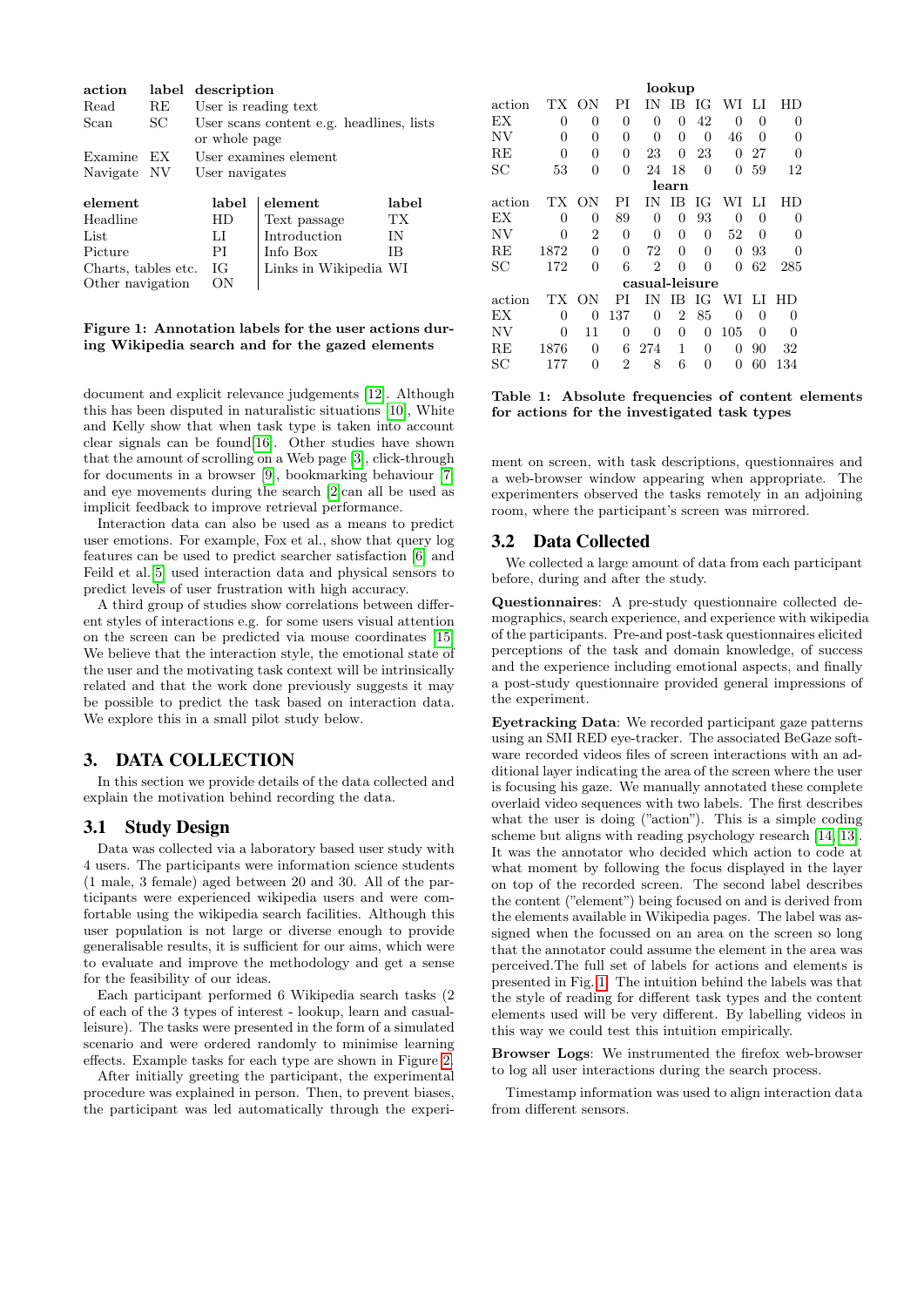Lookup: Last night you watched a documentary about the sinking of the Titanic. Suddenly you wonder how many passengers were on board when the catastrophe happened. Search in Wikipedia for this information.

Learn: Friends from abroad are visiting Germany and you plan to travel together to visit the small but beautiful city of Regensburg. As preparation for the trip you want to know more about the city and its history. Use Wikipedia to do this.

Casual-leisure: You have a few minutes before your class starts but you are already sitting in the lecture hall. Kill this time using wikipedia using the next six minutes to look at whatever topic(s) take your fancy.

<span id="page-2-0"></span>Figure 2: Examples of the kinds of tasks assigned to study participants.

## 4. EVALUATION OF THE DATA

We analyse the data in two stages. First, in Section [4.1,](#page-2-1) we examine the distribution of video labels for different types of task to determine if users behave differently or focus their attention on different kinds of topics when completing different task types. Second, in Section [4.2,](#page-2-2) we show how these labels can, in turn, be predicted using interaction data from the eyetracker and browser. The first stage provides evidence that the user's preferences for content elements depends on the search task, endorsing our suggestion to customise web pages at run time. The second stage provides some evidence for our hypothesis that the interactions a user performs in a browser may be used to predict which actions he trying to complete and which content elements he is preferring at that moment.

|        |        | LO vs RE   |    | LO vs CA   | $ $ RE vs CA |            |  |  |
|--------|--------|------------|----|------------|--------------|------------|--|--|
| action |        | $p$ -value |    | $p$ -value |              | $p$ -value |  |  |
| EX     |        | 0.011      | 9  | 0.029      | 18           | 0.006      |  |  |
| NV     |        | 0.011      | 9  | 0.011      | 18           | 0.001      |  |  |
| RE     | 13     | 0.043      | 6  | 0.301      | 27           | 0.079      |  |  |
| SС     | 36.563 | 0.064      | 45 | 0.039      | 45           | 0.039      |  |  |

<span id="page-2-3"></span>Table 2:  $\chi^2$ -tests for Different Distributions of Content Elements per Task Type (LO: lookup, RE: learn, CA: casual-leisure)

### <span id="page-2-1"></span>4.1 Reading Style and Content for Task-types

Technical difficulties meant we were only able to work with data for 6 casual-leisure, 4 lookup tasks and 4 learn tasks. We first divided the data into 500ms frames, allowing us to normalise the counts by task length, and counted relative frequencies of frames for which label combinations occur for each task type (see Table [1\)](#page-1-1). Visually inspecting the distribution of content for actions, suggests the reading style and the elements of content interacted with were very different in different task contexts. This is confirmed by pair-wise comparisons using chi-squared tests for the distributions content elements for each possible pair of task types (see Table [2\)](#page-2-3).

Examining the results in Table [2,](#page-2-3) we observe that all but one combination of action type shows highly significant differences in the distribution of content elements examined. The exception is the distribution of elements for lookup and casual-leisure tasks, which initially seems counterintuitive, as one would expect these two tasks to be very different. Below we summarise the main similarities and differences between the task-types and attempt to explain what these mean in the context of our work.

When completing lookup tasks, the participants do not typically read content, the exception being page introductions. Instead they scan large portions of the page very quickly, looking for the snippets of information that will satisfy their specific information need. They tend to scan a number of different kinds of content elements during tasks. This can be seen from Table [1](#page-1-1) with counts being spread over text passages, introduction, info boxes, lists and headers. Images are noticeably missing from lookup tasks. It seems as if the participants have decided that for the tasks assigned, images will not useful and are able to avoid them.

Learn and casual-leisure differ from lookup tasks in that they both tend to be longer in time and have more interactions. They also both involve reading actions, which were rare for lookup. By this we mean that the user focuses attention on whole passages of text and attends the text from left to right and line by line. Another similarity between learn and casual-leisure tasks is the way that text passages are consumed, with the counts for these tasks being very similar. There are differences between learn and casual-leisure tasks, particularly in terms of the elements used other than text passages. During learn tasks the focus tended to be on headers, while for casual leisure, the focus was on elements such as introductions and info boxes, which allow the user to gain an overview of what a page is about and allow them to judge whether it is interesting or not. We assume that headers are useful for learn tasks because here there is a concrete information need i.e. users do not just need to find something that is interesting or not, but need specific informational content. In this sense headers will help the user determine whether a paragraph is worth reading or not.

#### <span id="page-2-2"></span>4.2 Predicting Style and Content Preferences

To determine if the manually assigned labels can be predicted from interaction data alone, we calculated statistics for counts of the synchronous occurrences of video labels and input events for the 500ms frames introduced above. As we were searching for the simplest features possible (so they could eventually be computed easily during a browser session at runtime) we used the frequencies of the most common mouse events and the average saccade distance (i.e. eye movement) per frame as features. More precisely, for each frame we descretised these features into two levels: low and high based on the mean value over all frames.

Table [3](#page-3-14) (left) gives an example for the information we computed from the raw log data. In order to understand whether the knowledge of the mousemove frequency is relevant for predicting user actions and content elements, we performed a series of  $\chi^2$ -squared tests for all six search tasks for one of the test participants chosen at random (in total about 30 minutes of interaction). The results are reported in Table [3\(](#page-3-14)right). With the exception of the rare click events, all features are highly significant. We interpret this as a positive indication that for individual users – depending on their personal interaction style (see  $[1, 8]$  $[1, 8]$ ) – it is feasible that the reading behaviour label could be predicted during a brows-